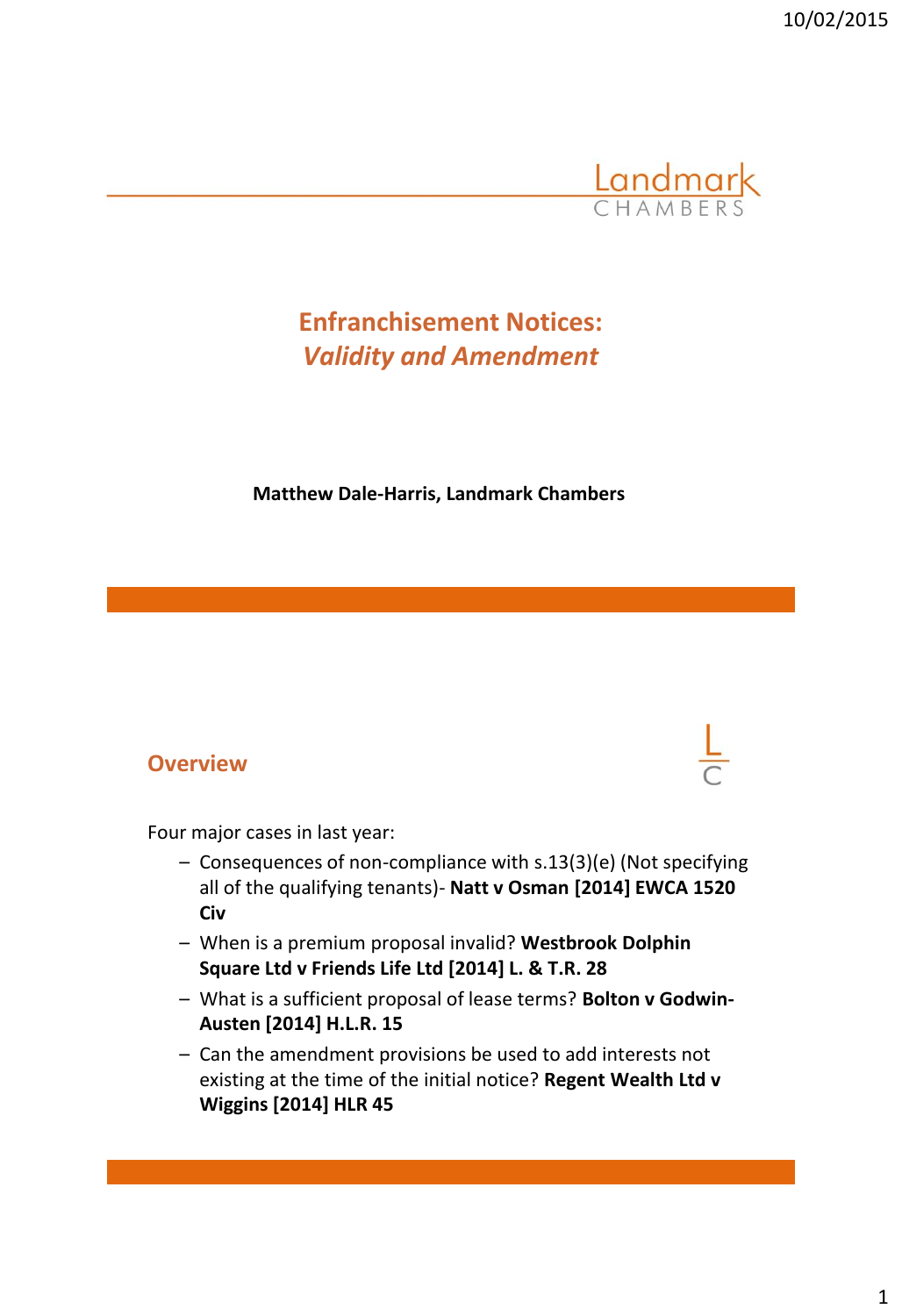### **Case 1: Consequences of non-compliance with statutory provisions**

#### *Natt v Osman*

### **Factual background**

- Dispute as to whether an upstairs flat ("Flat 4") was a flat for purposes of 1993 Act; and therefore whether it contained a qualifying tenant.
- Notice given did not specify Flat 4 or QT within it (LL's daughter)
- Declaration was obtained that Flat 4 was a flat for purposes of the 1993 Act.

Issue at stake:

• Was the notice invalid for non-compliance with 13(3)(e)?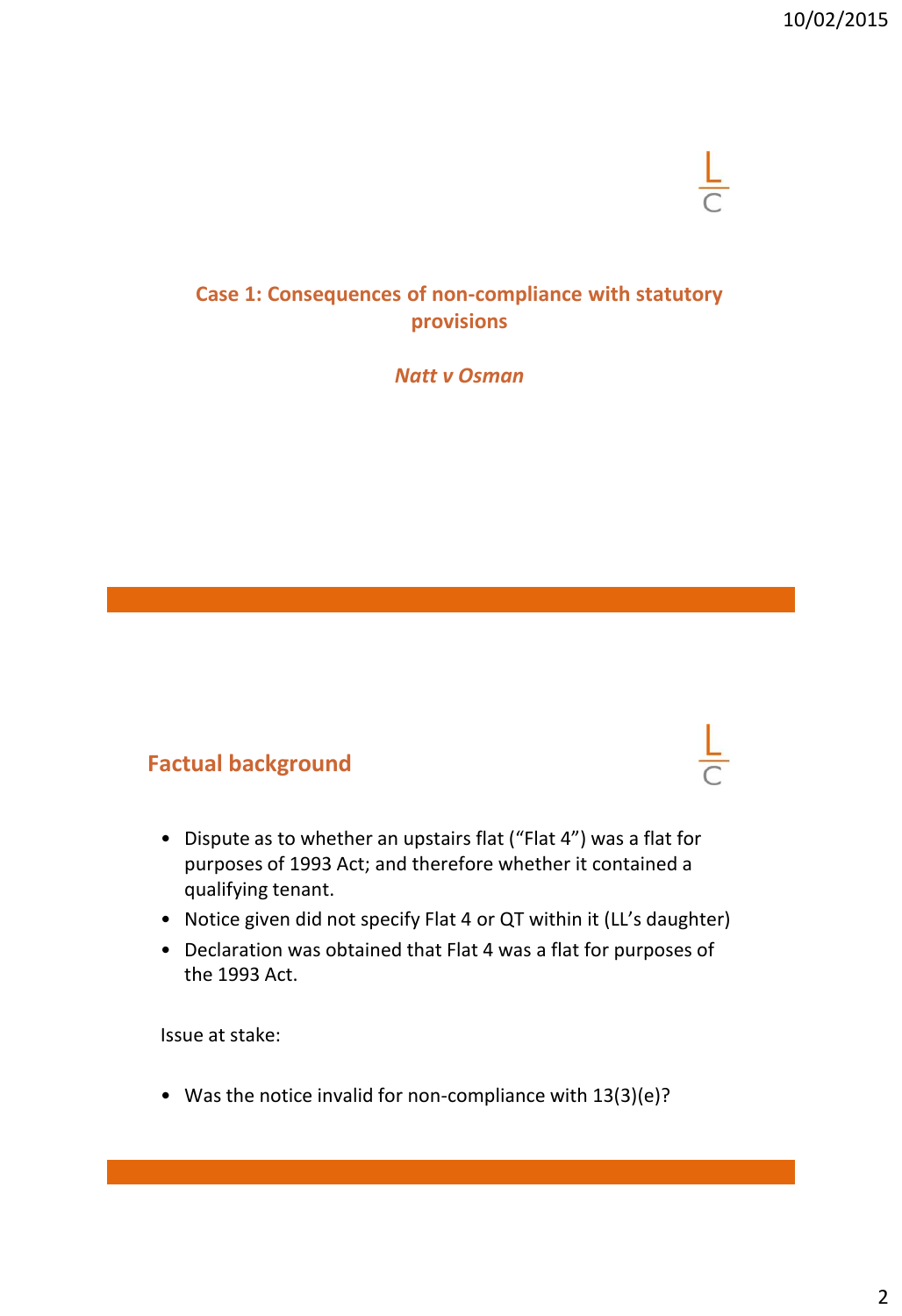## **Court of Appeal held**

- Not appropriate to apply "mandatory/directory" distinction; not appropriate to apply "substantial compliance approach in relation to statutes distributing private rights between citizens.
- Each provision needs to be interpreted to ascertain parliamentary intention as to effect of non-compliance.
- Non-compliance with section  $13(3)(e)$  leads to invalidity even where there is no prejudice to LL.

#### **Reasoning:**

Three key factors [36]-[38]:

- 1. Identification of QTs essential to stat scheme.
- 2. Amendment provision in paragraph 15 of schedule 3 suggests the Parliament had intended errors falling outside of it to render notice invalid.
- 3. No restriction on service of new notice (an invalid notice does not attract limitation in s.13(9)).

They dismissed arguments that:

- The word "must" in s.13(3) had any particular significance [39];
- The lack of prejudice to the LL was relevant to validity;
- It was significant that Ts might not be able to know who the QTs were. [40]

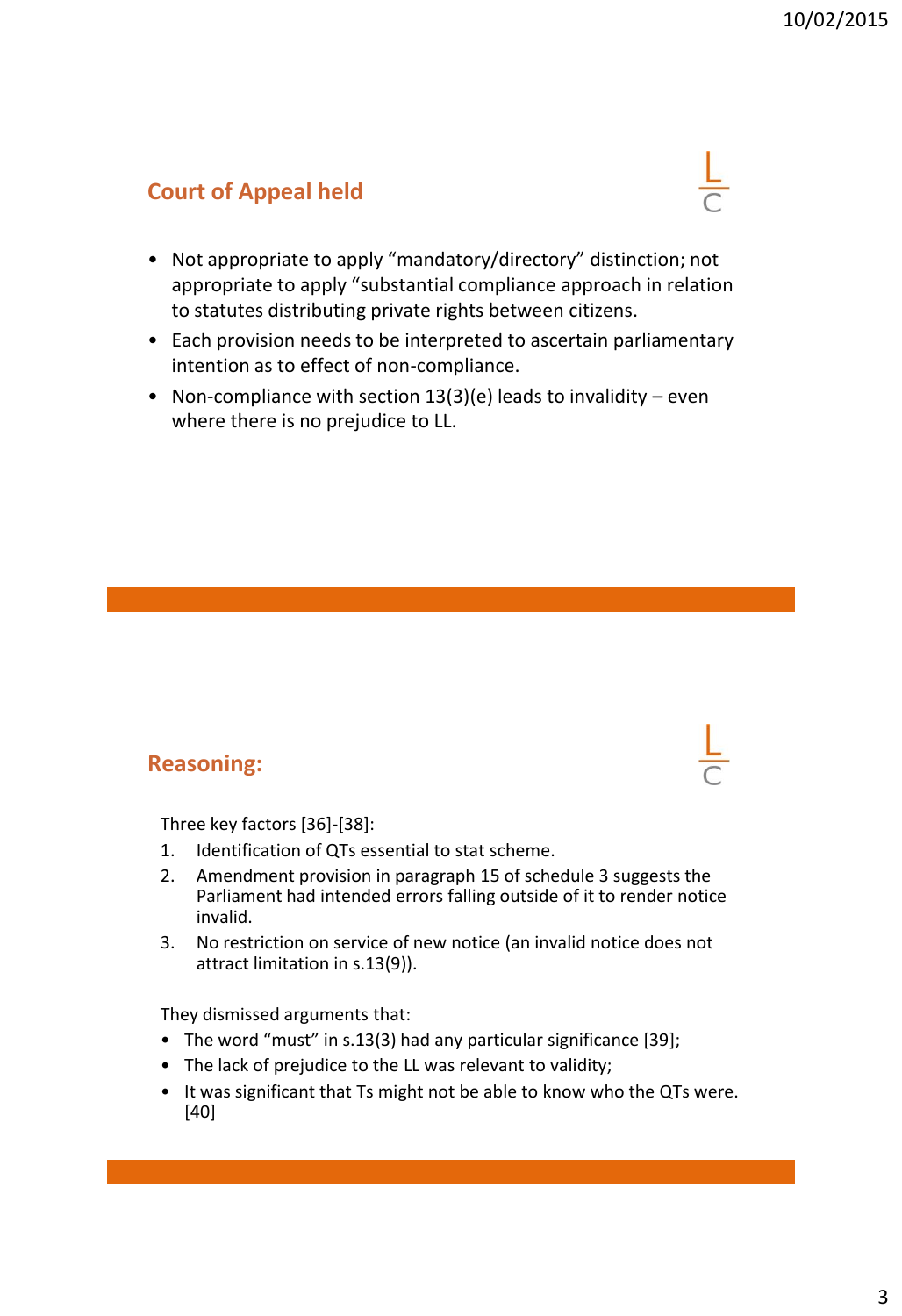### **What will the consequences be?**

- Two views:
	- 1. This decision signals hardening of the line. Although it does not overrule previous authorities it expressly abandons the mandatory/directionary distinction, and the factors it cites as indicating the proper interpretation of non-compliance with s.13(3)(e) would apply almost across the board (esp. Factor 2: existence of amending provision).
	- 2. CoA did not overrule previous authorities. Therefore scope for argument may still exist in respect of other provisions and/or the interaction of those other authorities with this one.

## **Case 2: Westbrook Dolphin Square: valid premium proposals, or What does an elephant look like?**

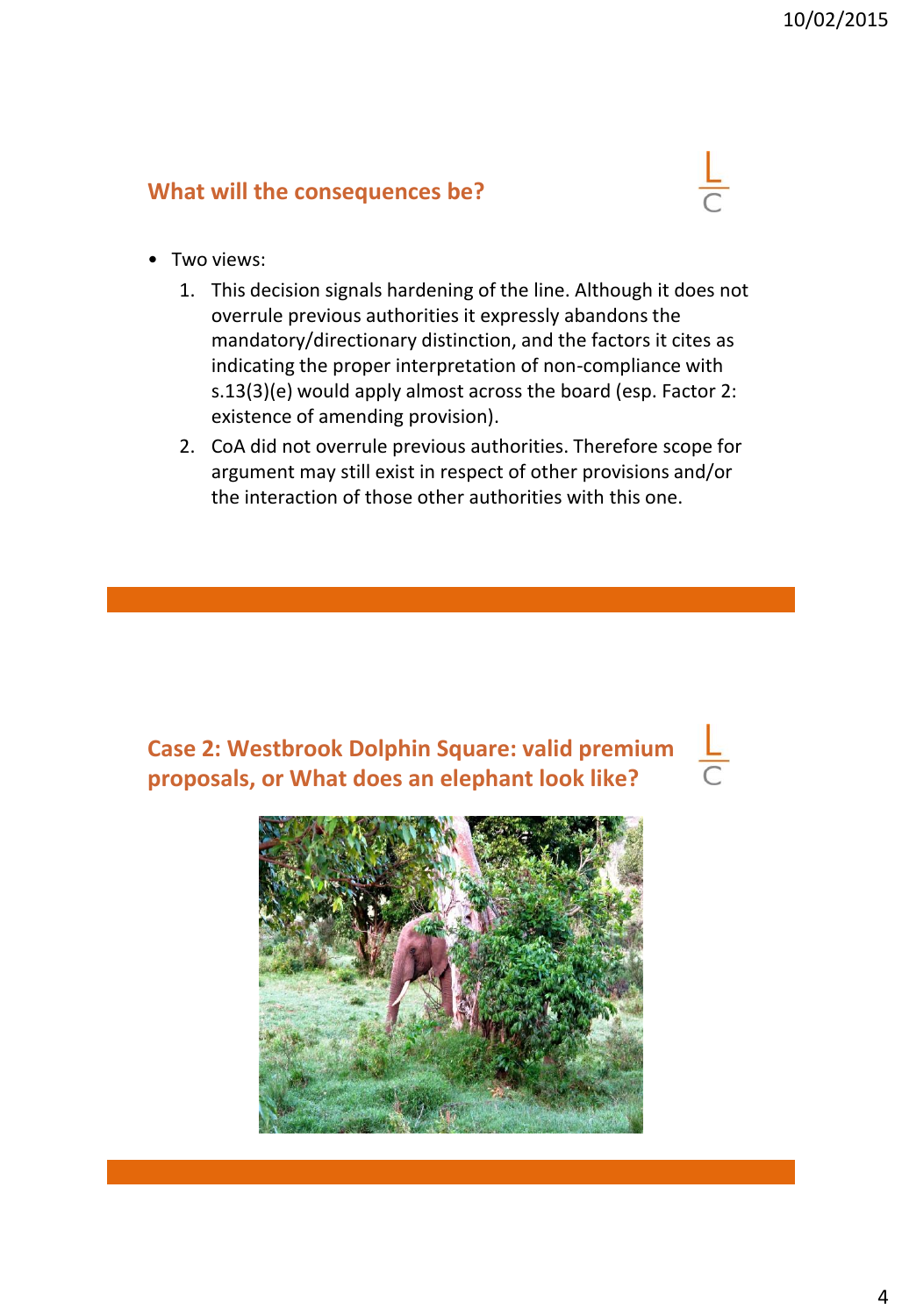## **Section 13(3)(d)**

"(3) The initial notice must—

(d) specify the **proposed purchase price** for each of the following, namely—

(i) the freehold interest in the specified premises [ or, if the freehold of the whole of the specified premises is not owned by the same<br>person, each of the freehold interests in those premises], the freehold interests in those premises],

(ii) the freehold interest in any property specified under [paragraph](http://login.westlaw.co.uk/maf/wluk/app/document?src=doc&linktype=ref&context=38&crumb-action=replace&docguid=I3B094951E44D11DA8D70A0E70A78ED65)   $(a)(ii)$ , and

(iii) any leasehold interest specified under paragraph (c)(i);

## **Westbrook Dolphin Square Ltd v Friends Life Ltd [2014] L. & T.R. 28**

- Background was an enormous enfranchisement of Dolphin Square, SW1. (potentially the largest ever)
- LL sought to argue that premium proposed was not genuine proposal and rendered notice invalid.



• Premium was £111 million!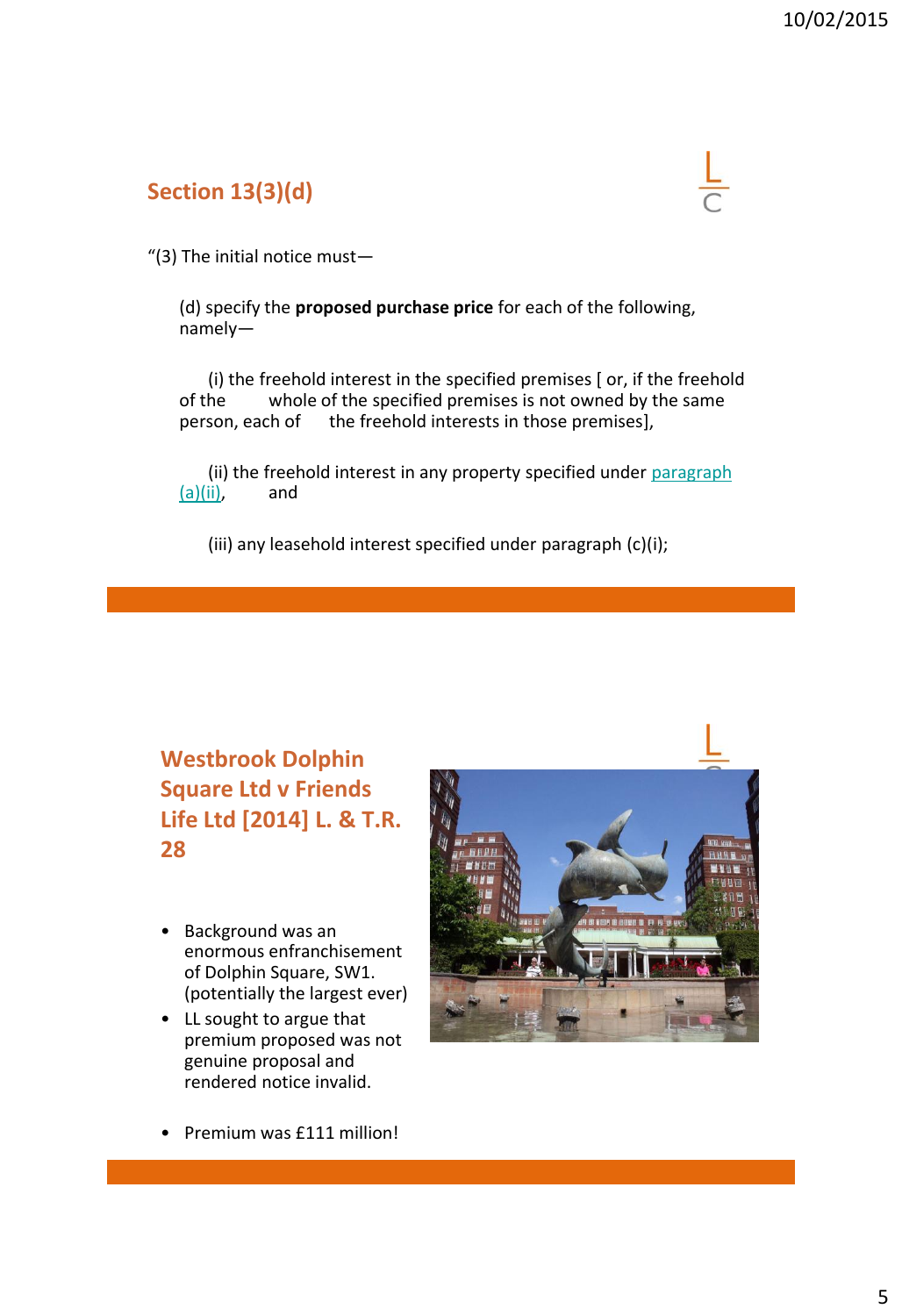#### **Overview of the decision**

- First, Mann J found that there was a relevant standard for the premium proposal. [287]-[297].
- He then turned to question of what that standard/test was, identifying that "*the nature of the test does not emerge in a clear way in the leading Court of Appeal authorities*" (in particular **Cadogan v Morris [1999] L. & T.R. 154** and **9 Cornwall Crescent Ltd v RBKC [2005] L.&T.R. 19**)
- See for example this dictum from Stuart-Smith LJ in **Cadogan**:

*"This seems to me to be an application of the well-known elephant test. It is difficult to describe, but you know it when you see it. I think we can trust to the good sense of landlords not to make frivolous applications and County court judges to take a robust line and not get enmeshed in hearing detailed evidence. A brief enquiry, if necessary with limited evidence from tenant and landlord, should suffice."*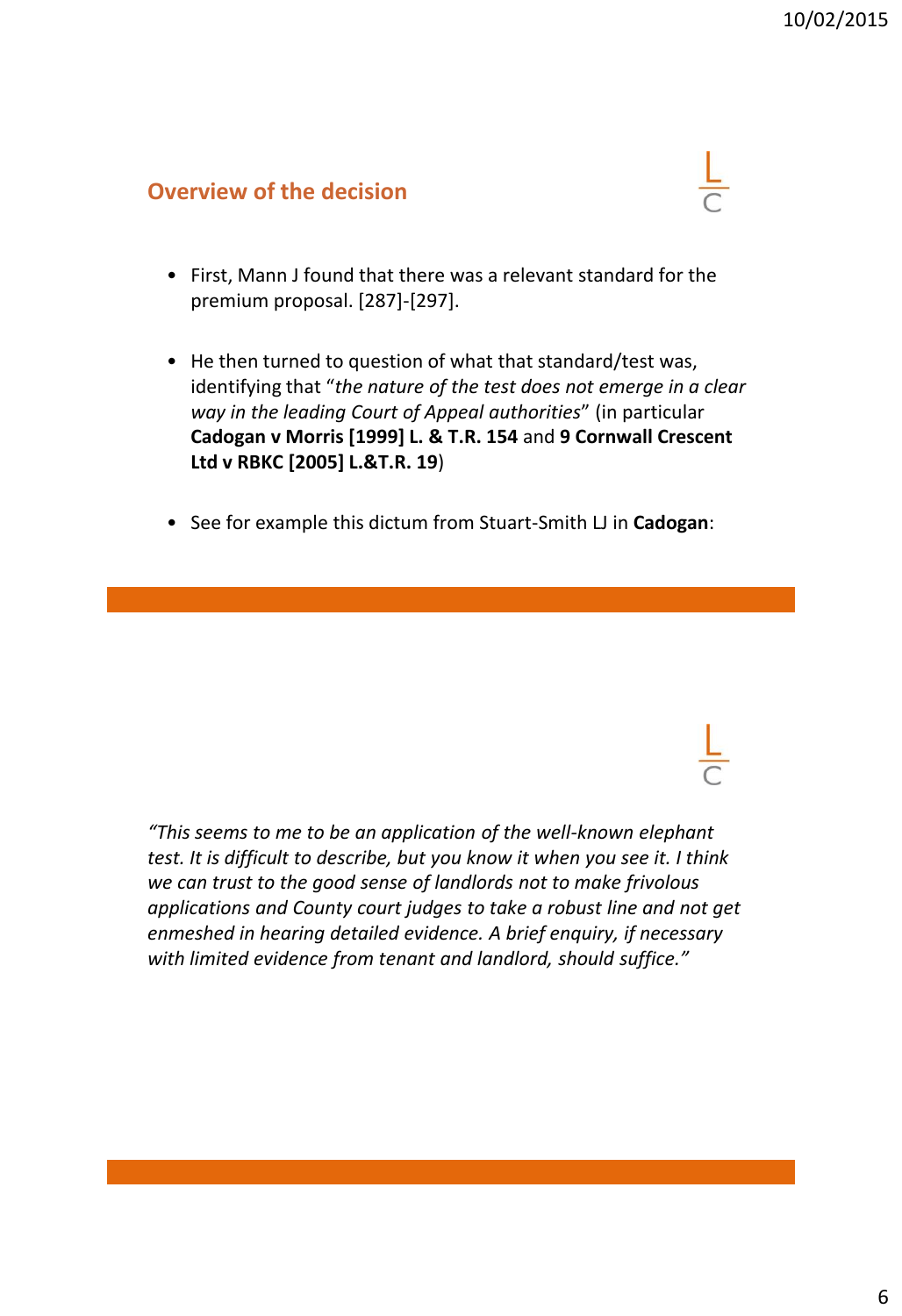- Mann J considered three proposals from counsel as to what that test might be:
	- 1. Objective test that figure must be a "*genuine opening offer as opposed to a nominal figure*"
	- 2. Objective test that figure must be "*within the range of figures which is capable of being the 'purchase price' for the relevant interest under the Act"*
	- 3. Subjective test: "*are the Ts proposing a figure which they genuinely believe could be a 'purchase price' calculated in conformity with Sch 6"?*

- He endorsed the test proposed by the Ts: is it a "*genuine opening offer as opposed to a nominal figure*" [325]
- He provided the extra gloss that:

"*In order to be genuine it must be bona fide in the sense that it will be seen by any reasonable landlord as a real offer and not merely the insertion of numbers in a form"*

*"The fact that* [the Ts] *do not really expect their first offer to be accepted does not make it any less genuine or bona fide as an offer (or as a proposal)."*

• In doing so he gave specific consideration to the potential prejudice to LLs if they fail to respond to the notice but held that LLs would be adequately protected from having to sell at a stupid test by the "genuine opening offer" test.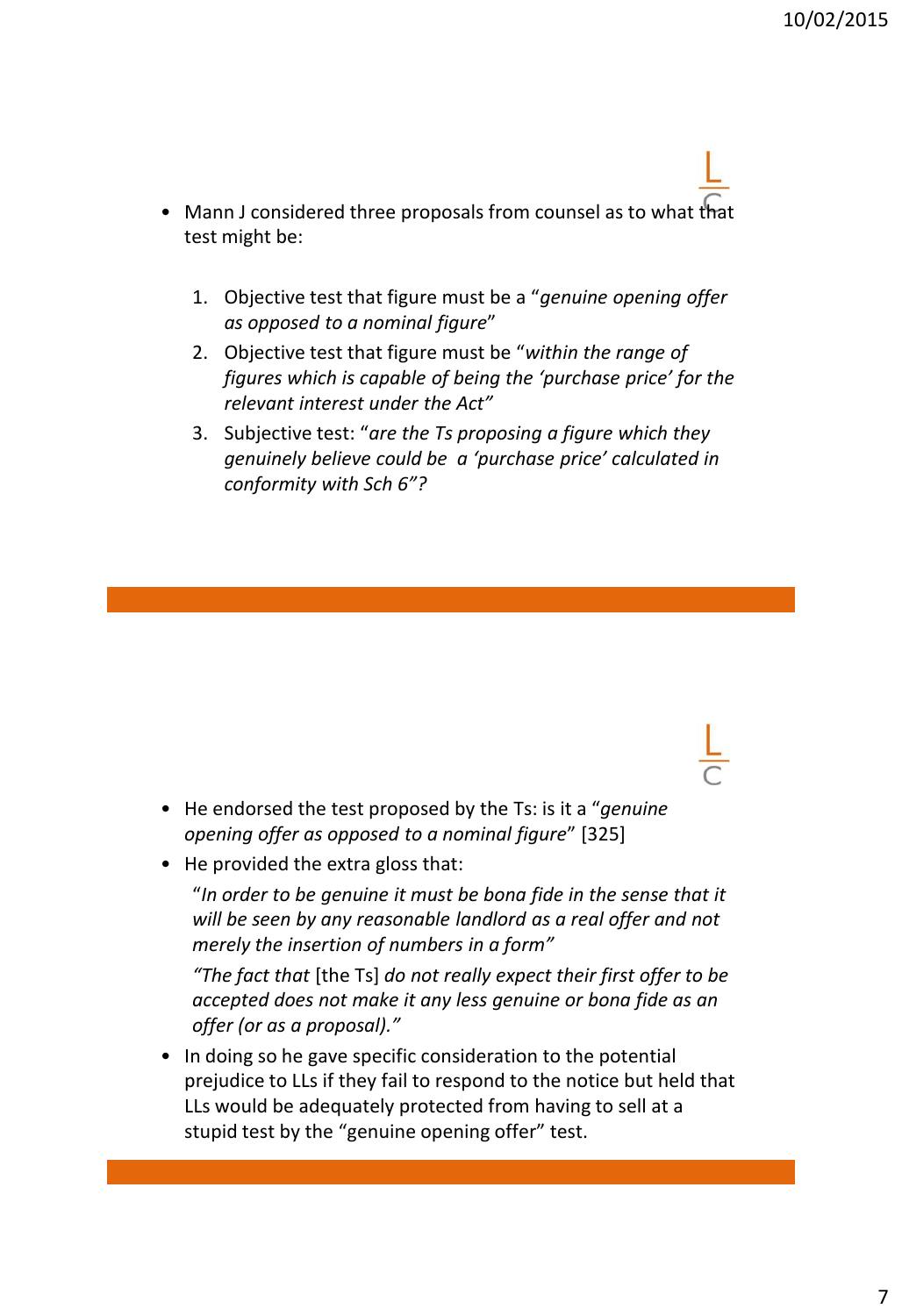### **How did he get there?**

- Mann J was persuaded by a detailed analysis of reasoning in two CoA authorities. In particular he thought that Stuart-Smith L.J.'s judgment in **Cadogan** indicated that:
	- a) The offer must not be nominal;
	- b) The offer must be in good faith (objectively) in that it will not be regarded as ridiculous/will presage a sensible negotiation.
	- c) T does not have to think (or be deemed to have thought) that there is any significant likelihood it would be accepted.
- And that the reasoning in **9 Cornwall Crescent** supported this by indicating (1) that a test by reference to valuation evidence is inappropriate and (2) that "Good faith is the central test".
- He therefore concluded that the word "proposed" is overburdened by any requirement that the figure is one which could be tested by valuation evidence, and that it would be inimical to supposed Parliamentary intention to endorse an approach which involved canvassing valuation issues of this kind in Court prior to it being considered in earnest in the Tribunal.

#### **Comment**

- Still unclear how a "genuine opening offer" is to be identified. Are we still on the elephant test?
- Court appears to be clear that it is not appropriate to use valuation evidence, but how else can the validity of even an opening offer be determined?
- Case likely to provide a considerable shield for Ts wishing to make a low-ball premium proposal but, given the uncertainty still inherent in the test it may not be wise to rely on it with too much confidence!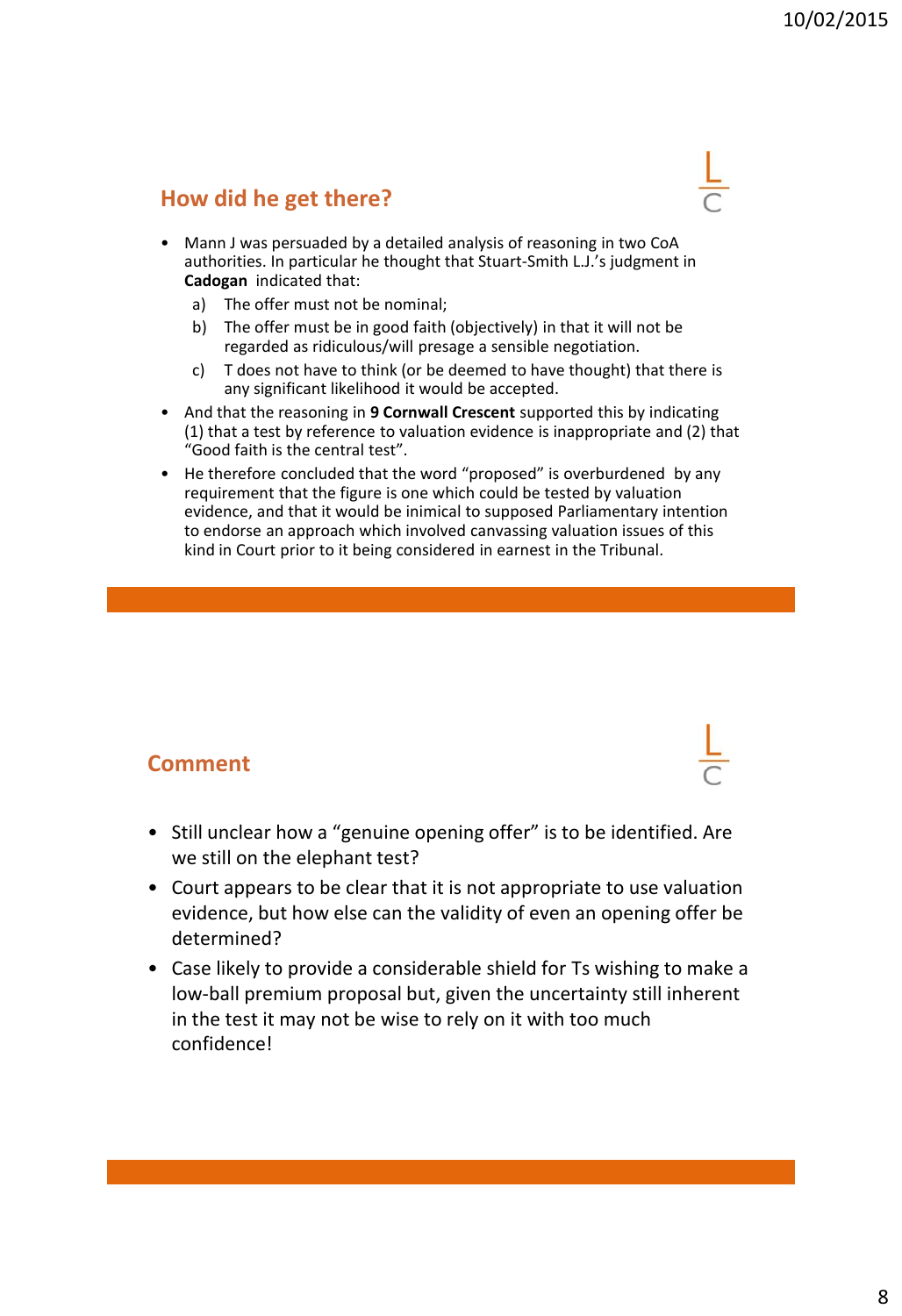## **Case 3: Lease term proposals**

#### **Bolton v Goodwin-Austen**

### **Factual background**

- 1. Ts served initial notices seeking new leases under s.42. It was specified that new leases should be on same terms as old, save for modification of a single clause to remove Ts' liability for rent under the head-lease.
- 2. LL served counter-notice. Specified higher premiums and stated in relation to lease terms:

"*The new leases* ( sic ) *terms should contain such modifications and amendments as the Landlord is entitled to under and/or as may be necessary to give effect to the requirements of Chapter II of Part I of the Act and without prejudice to the generality of the above such further reasonable modifications to be agreed*."



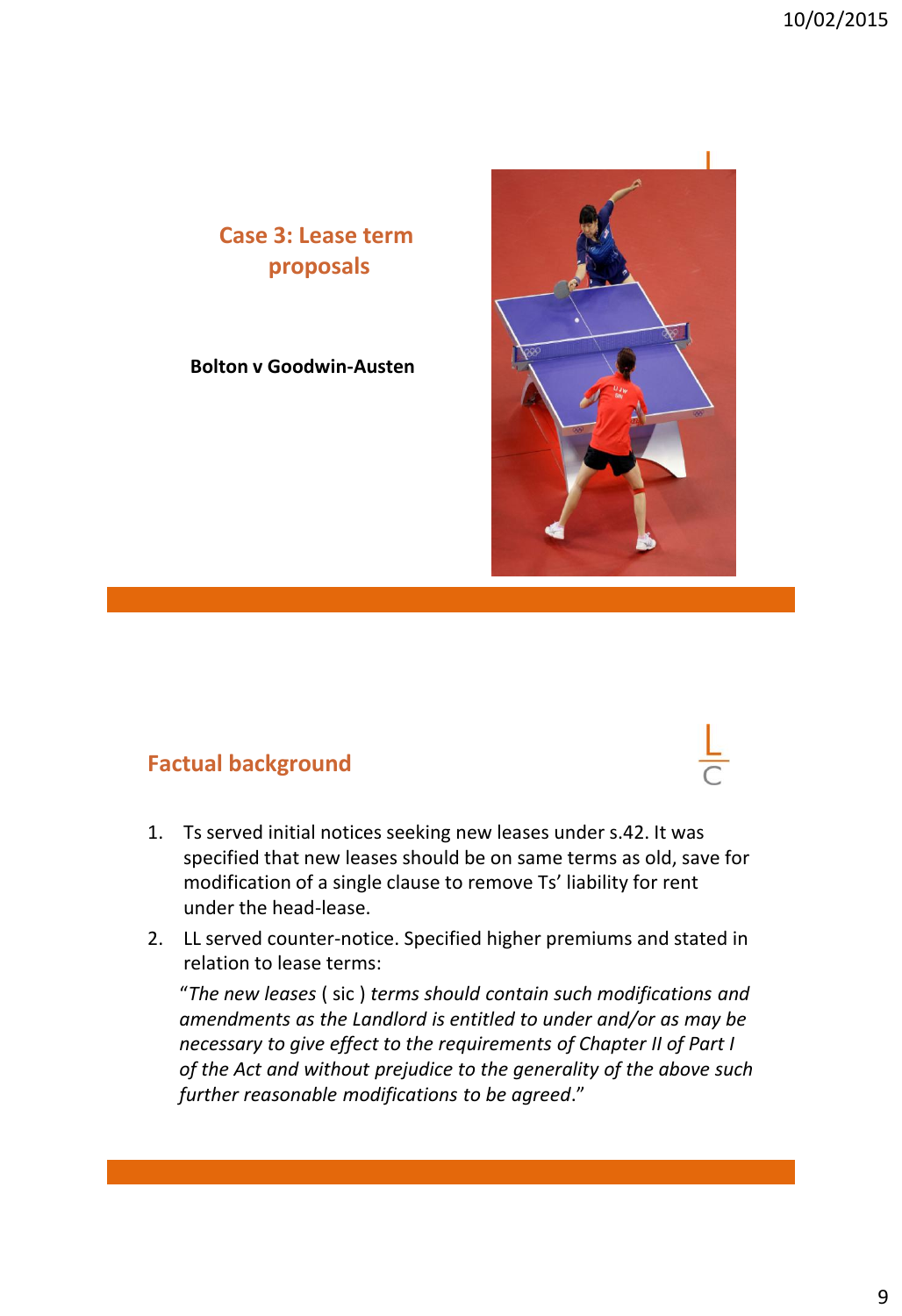- 3. Ts replied accepting counter-proposals.
- 4. Ts wrote again noting that LL had failed to provide draft leases in relevant time period.
- 5. After further correspondence LL provided draft leases (on WP basis) which matched the original leases (no amendment re Headlease rent)
- 6. Ts returned drafts, having amended to remove Headlease rent.
- 7. Claim issued in CC, Ts seeking orders for LL to grant new lease including amended Headlease clause.
- CC judge held that no terms of acquisition had been agreed

#### **Held (McCombe LJ lead judgment)**

- The counter-proposal was capable of being accepted; and its terms left it to the court to decide it under s.48 of the 1993 Act.
- As the terms had been agreed, then the failure of LLs to respond to amendments meant that they were deemed to have approved the amendments.

#### *Obiter:*

• If he was wrong in holding that the counter-proposals were capable of acceptance then they were invalid for lack of precision: **Burman v Mount Cook Land Ltd [2002] Ch. 256**.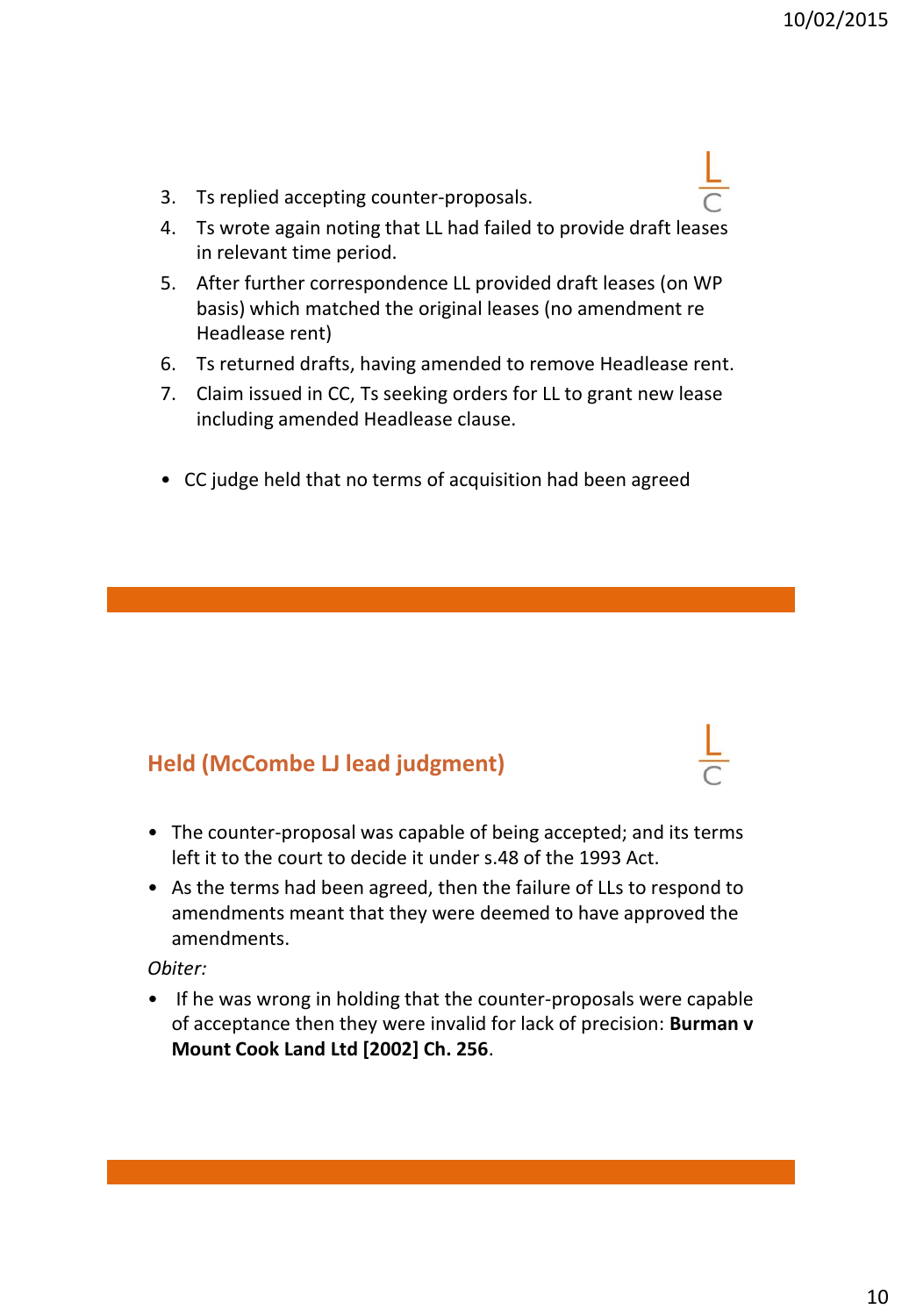### **Comment**



• A very odd decision that the counter-proposals were valid – how can they be said to meet the requirement in **Burman:**

*"the proper working of the statutory scheme requires that the tenant is left in no doubt as to what the landlords admits, how far the tenant's proposals are accepted, and what (if any) are the landlord's counter-proposals"*

• Appears to confuse contractual principles of acceptance with the demands of the statutory scheme – something of a contrast to approach taken in **Natt***.*

### **CASE 4: Amendment provision**

**Regent Wealth Ltd v Wiggins [2014] HLR 45**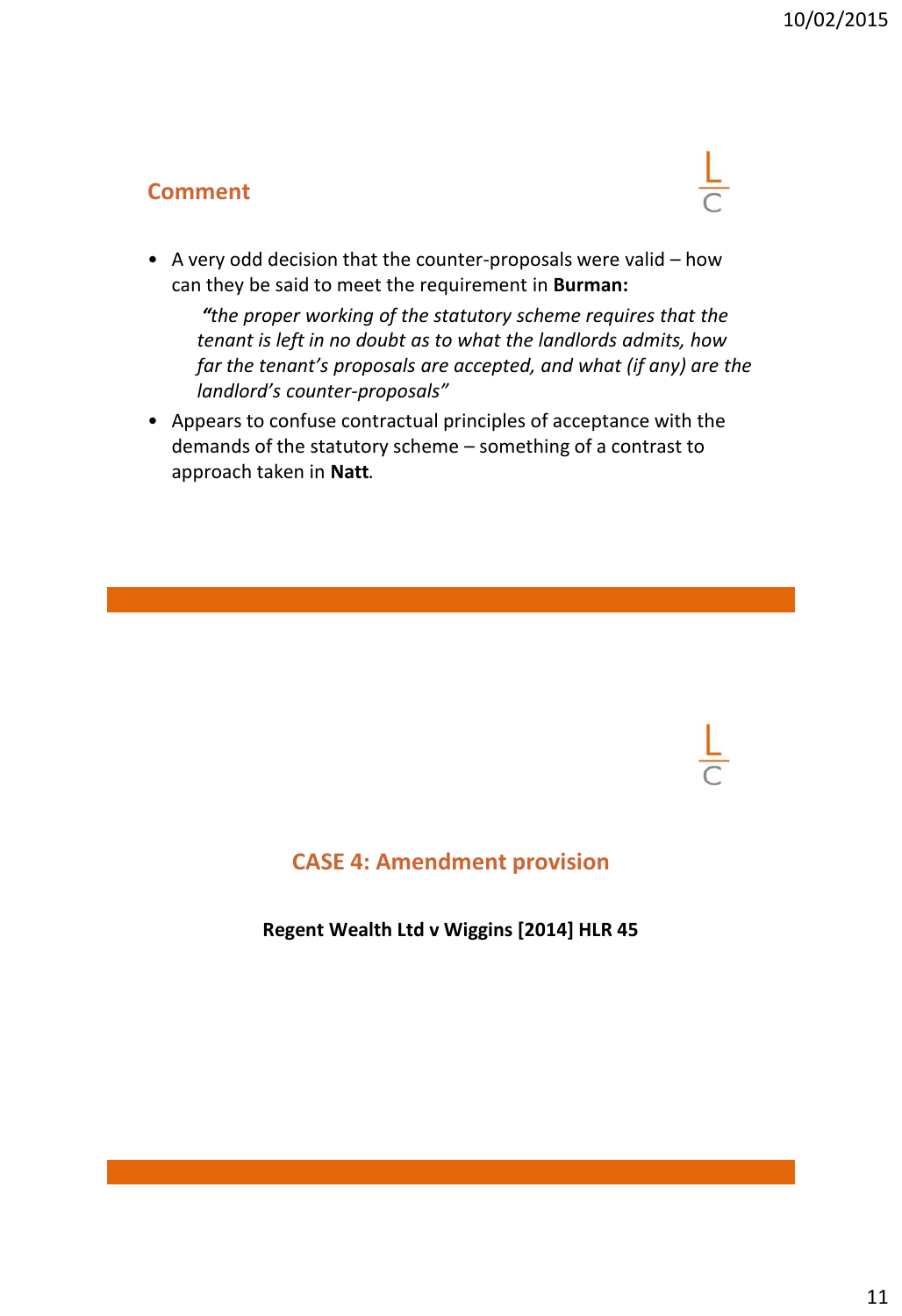### **Facts**

- 22 Dec 2010 Notices given for collective enfranchisement of block of flats in Mayfair (45-47 South Street)
- The Notices was not registered under s.97; therefore s.19 of 1993 Act did not prevent grant of new interests.
- New underleases were then granted.
- At first instance the Judge held that he had jurisdiction to amend the notices to include the new underleases and exercised his discretion to do so.
- The LLs appealed.

### **Saving provision**



*Inaccuracies or misdescription in initial notice*

(2) Where the initial notice—

(a) specifies any property or interest which **was** not liable to acquisition under or by virtue of section 1 or 2, or

(b) fails to specify any property or interest which **is** so liable to acquisition, the notice may, with the leave of the court and on such terms as the court may think fit, be amended so as to exclude or include the property or interest in question.